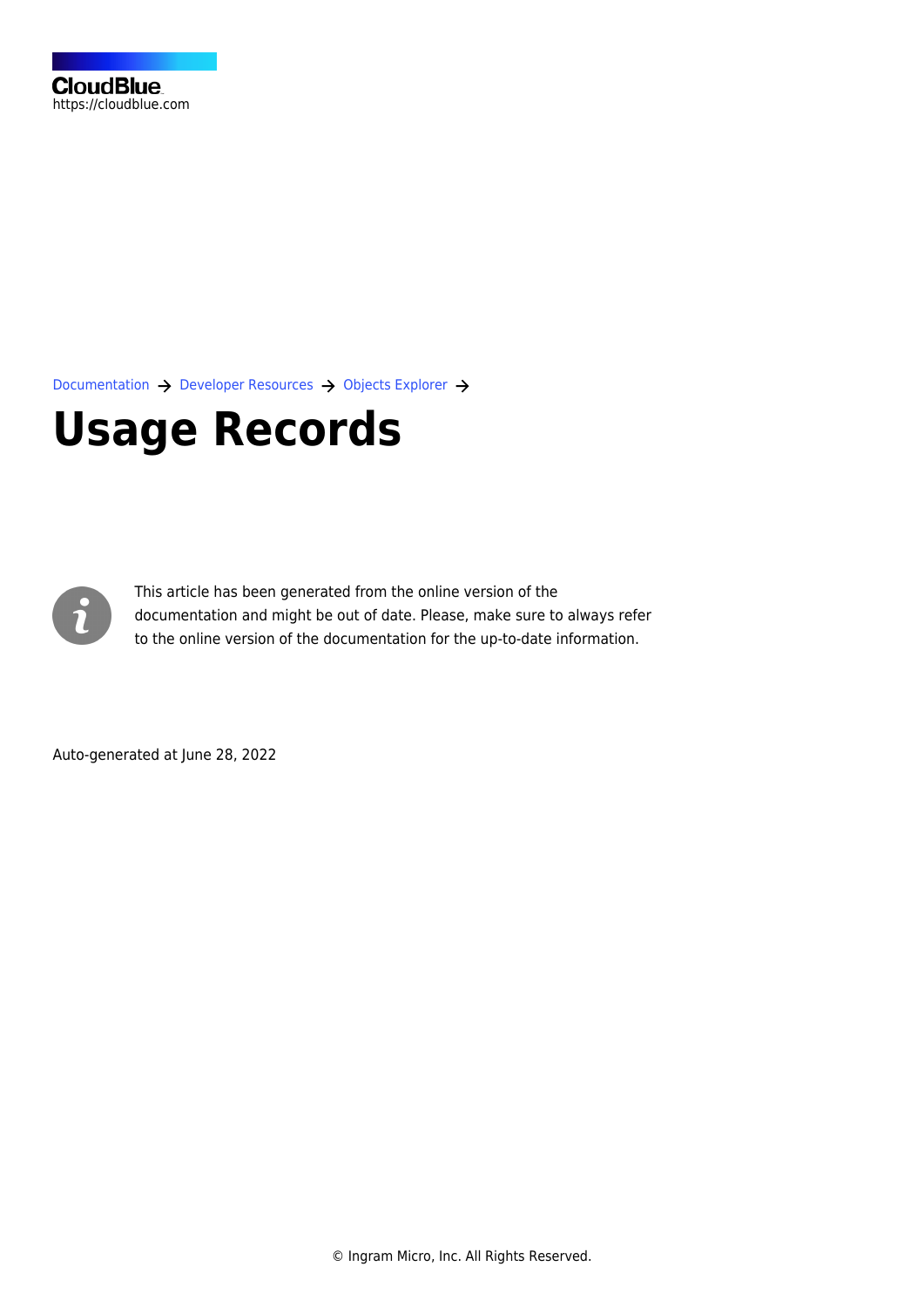#### **Overview**

Usage records is your specified data that is associated with your required subscription, purchased items and usage of consumed services. Namely, a usage record represents a single row with information provided by Vendors. Usage records can be found within the **Records** tab of a usage report spreadsheet. Your usage record workflow is interconnected with the workflow of your provided usage file. Namely, once Vendor upload their spreadsheet file, the system assigns the Uploaded status to all provided usage record. In case your usage record includes data in wrong format or any other error, the system assigns the Invalid status to this record and usage file. Otherwise, the system transfers the usage record object to the Validated state. Once Vendors submit their usage file to Distributors or Resellers, the system assigns the Pending status to the usage file object and each provided usage record object. Distributors or Resellers can accept or reject usage file and consequently assigns corresponding statuses to all usage records. In case usage record is rejected, Vendors can fix the identified issues and reupload usage file with required records once again. In case usage records are accepted, Distributors or Resellers can use this record for their subsequent billing operations. Once all billing operations are accomplished, the system allows Distributors or Resellers close the provided usage file and its usage records.

### **Additional Information**

Please refer to the [Usage Management Module](https://connect.cloudblue.com/community/modules/usage/) documentation for more information.

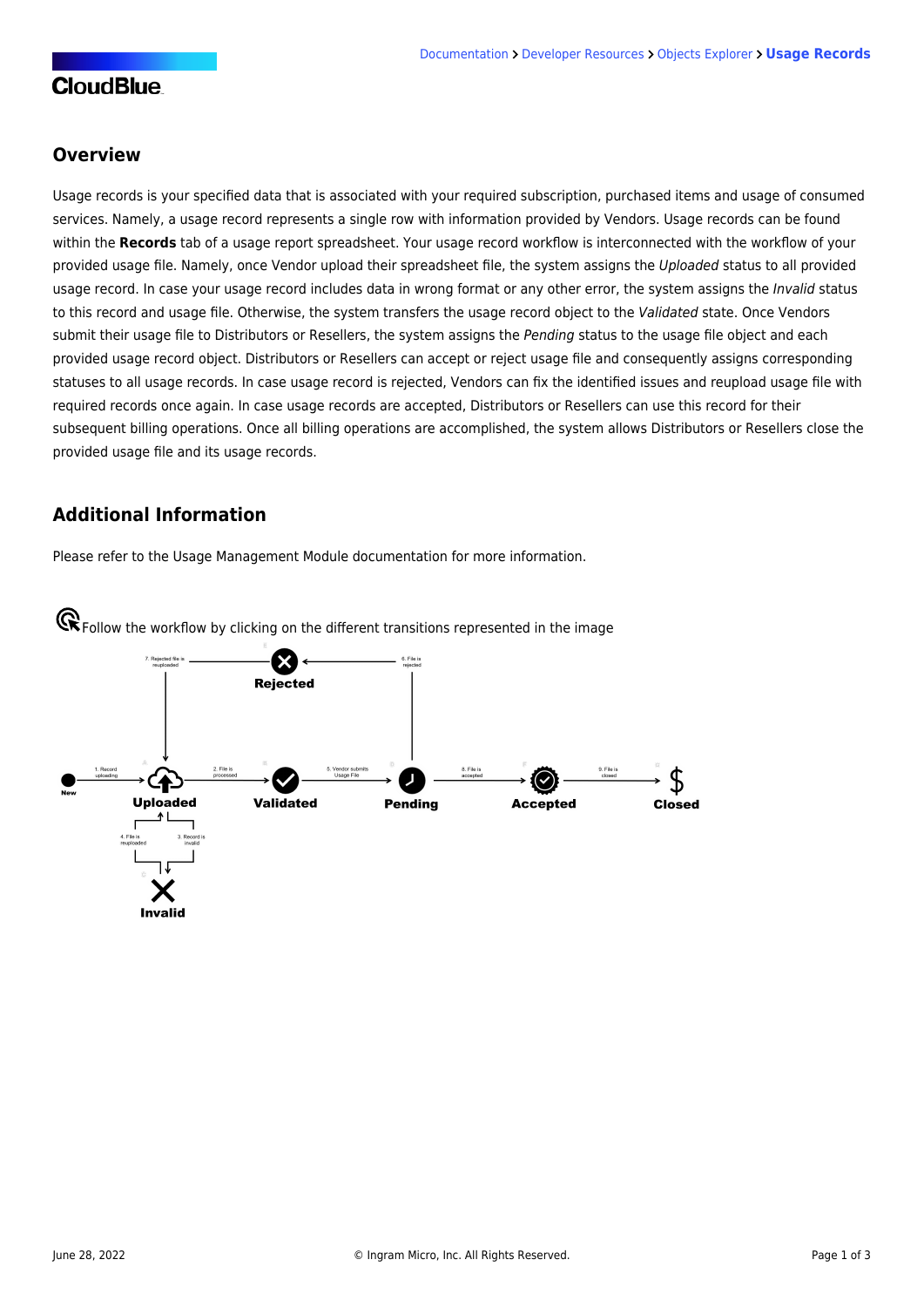## **CloudBlue**